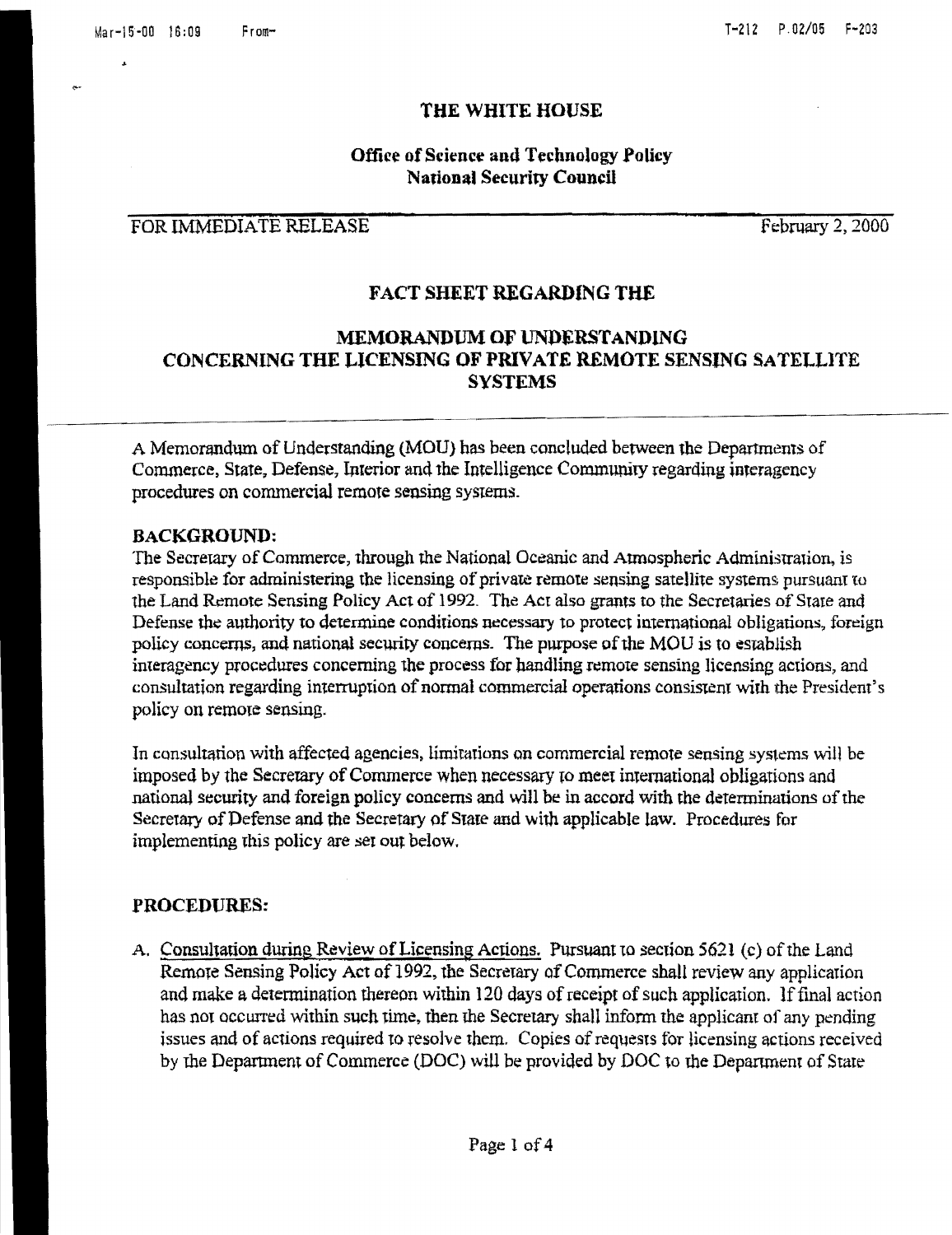(DOS), the Department of Defense (DOD), the Department of the Interior (DOI), and the Intelligence Community (IC) within 3 working days.

DOC will defer its decision on such licensing actions until the other Parties concerned have had a reasonable time to review them, as provided in this section.

- (1) Within 10 working days of receipt, DOS, DOD, DOI, or IC shall notify the Department of Commerce, in writing, of any additional information it believes is necessary to properly evaluate the licensing action, or notify DOC in writing of the additional time, not to exceed 10 working days, necessary to complete the review. This notification shall state the specific reasons why the additional information is sought.
- (2) After receiving a complete license package or the information requested in paragraph (1), DOS, DOD, DOI, and IC will complete their review of the license package within 30 days or notify DOC in writing of additional time necessary to complete the review. If DOS, DOD, or IC conclude that imposition of conditions on the actions being reviewed may be necessary to protect international obligations, foreign policy concerns, or national security concerns, the agency identifying the concern will promptly notify DOC in writing with a copy to other interested agencies. Such notification shall: (i) describe the national security interests, or the international obligations or specific foreign policies at risk if the applicant's system is approved as proposed; (ii) set forth in detail the basis for the conclusion that operation of the applicant's system as proposed will not preserve the national security interests or the international obligations or specific foreign policies identified; and (iii) specify the additional conditions necessary to preserve the relevant United States interests or set forth in detail why denial is required to preserve such interests.
- (3) Within 10 days of sending this notification, representatives of DOS, DOD, DOC, DOI, and IC will meet to discuss and resolve any issues with regard to these proposed conditions.
- (4) If, after such discussions, DOS or DOD conclude that such conditions are necessary but DOC does not concur, the Secretary of State or the Secretary of Defense may make such a determination of necessary conditions in writing. This function may not be delegated below the acting Secretary or the Deputy Secretary. Such determinations will be promptly forwarded to DOC and a copy will be provided to the Assistant to the President for National Security Affairs and the Assistant to the President for Science and Technology.
- (5) Upon notification of such a determination, DOC will suspend any further action on the license that would be inconsistent with the DOS or DOD determination. If the Secretary of Commerce believes the limits defined by another Secretary are inappropriate, the Secretary of Commerce or Deputy Secretary shall then consult with his or her counterpart in the relevant department within 10 days regarding any unresolved issues. If the relevant Secretaries are unable to resolve any issues, the Secretary of Commerce will so notify the Assistant to the President for National Security Affairs, who, in coordination with the Assistant to the President for Science and Technology, will seek to achieve a consensus within the interagency, or failing that, by referral to the President. All efforts will be taken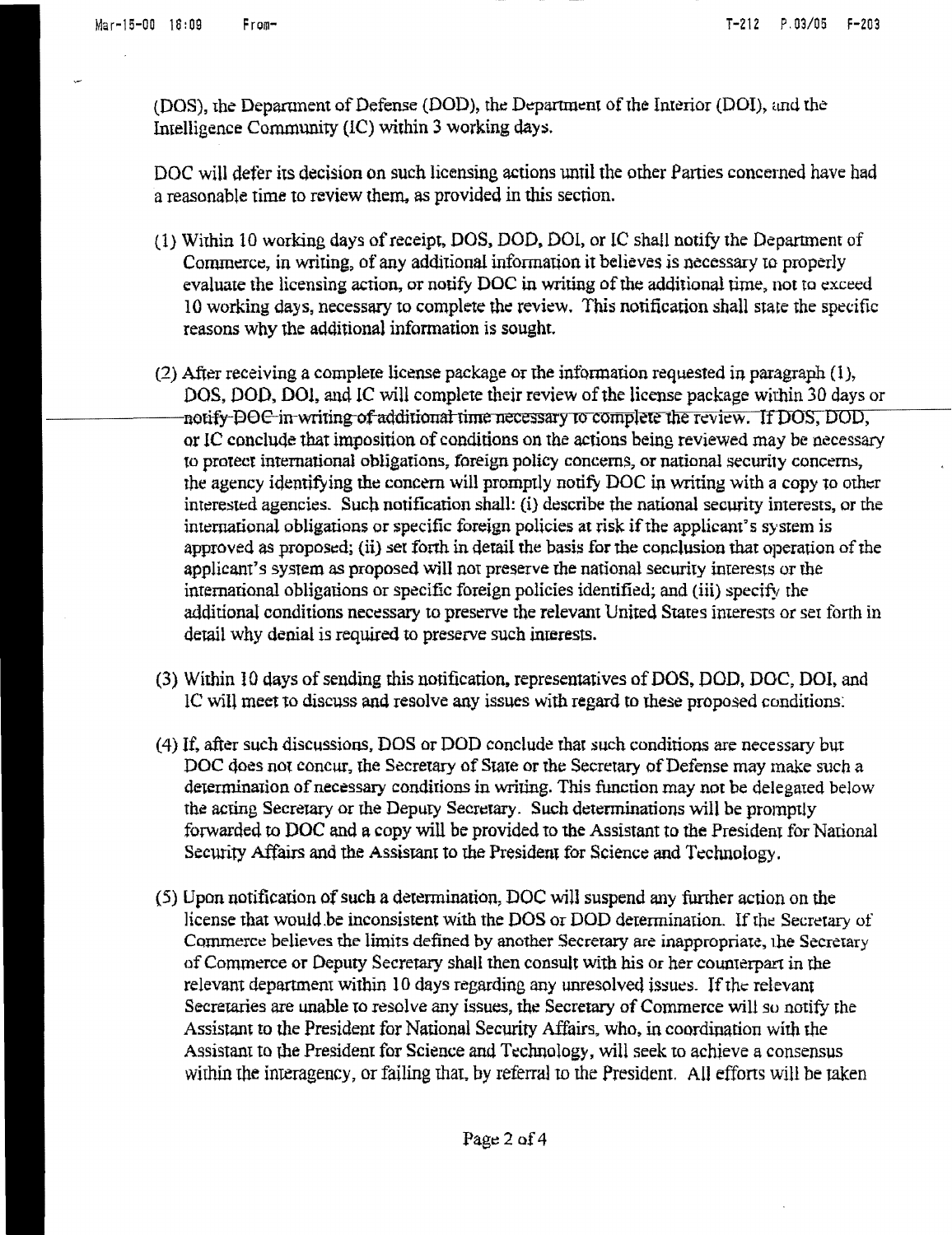to resolve the dispute within 3 weeks of its submission to the Assistant to the President for National Security Affairs and the Assistant to the President for Science and Technology.

## B. Consultation Regarding Interruption of Normal Commercial Operations.

- (1) This section establishes the process for requiring the licensee to limit data collection and/or distribution by the system during periods when national security or international obligations and/or foreign policies may be compromised, as determined by the Secretary of Defense or the Secretary of State. DOC will provide to the other Parties copies of licensee correspondence and documents that describe how the licensee will comply with such interruptions of its commercial operations.
- (2) Conditions should be imposed for the smallest area and for the shortest period necessary to protect the national security, international obligations, or foreign policy concerns at issue. Alternatives to prohibitions on collection and/or distribution shall be considered such as delaying the transmission or distribution of data, restricting the field of view of the system, encryption of the data if available, or other means to control the use of the data.
- (3) Except where urgency precludes it, DOS, DOD, DOC and IC will consult to attempt to come to an agreement concerning appropriate conditions, if any, to be imposed on the licensee in accordance with determinations made by DOS or DOD. Consultations shall be constructed so that, in the event an agreement cannot be reached at the staff level, sufficient time will remain to allow the Secretary of Commerce to consult personally with the Secretary of State or the Secretary of Defense, as appropriate, prior to the issuance of a determination by the Secretary of State or the Secretary of Defense in accordance with (4) below. That function shall not be delegated below the acting Secretary.
- (4) After such consultations, or when the Secretary of State or the Secretary of Defense specifically determines that urgency precludes consultation with the Secretary of Commerce, the Secretary of State or the Secretary of Defense, shall determine the conditions necessary to meet international obligations, significant foreign policy concerns, or significant national security concerns, especially where those interests identified in the National Security Strategy would be put at risk. This function shall not be delegated below the acting Secretary. The Secretary of State or the Secretary of Defense will provide to the Secretary of Commerce his or her determination regarding the conditions required to be imposed on the licensee. The determination will describe the international obligations, specific foreign policy, or national security interest at risk. Upon receipt of the determination, DOC shall immediately notify the licensee of the imposition of limiting conditions on commercial operations. Copies of the determination and any implementing DOC action will be provided promptly to the Assistant to the President for National Security Affairs and the Assistant to the President for Science and Technology.
- (5) If the Secretary of Commerce believes the conditions determined by another Secretary are inappropriate, he or she will, simultaneous with notification of, and imposition of such conditions on, the licensee, so notify the Secretary of Defense or the Secretary of State, as appropriate, the Assistant to the President for National Security Affairs, and the Assistant to